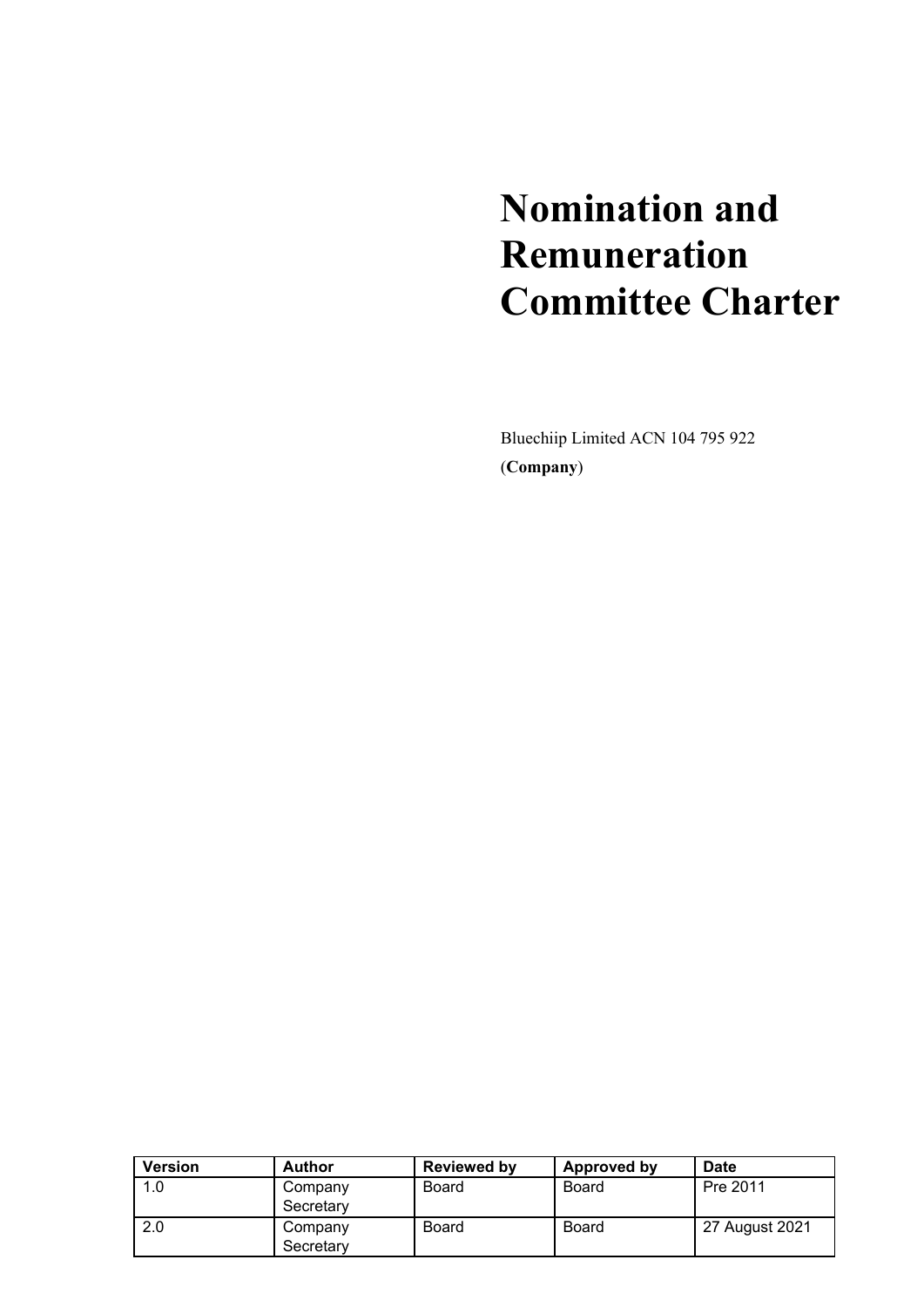## **1 Introduction**

- 1.1 The Nomination and Remuneration Committee is a committee of the board of directors of the Company (**Board**).
- 1.2 The Board established the Nomination and Remuneration Committee under the Company's constitution.
- 1.3 This charter sets out the scope of the Nomination and Remuneration Committee's responsibilities in relation to the Company.
- 1.4 The role of the Nomination and Remuneration Committee is not an executive role. The Committee discharges its responsibilities by making recommendations to the Board, but it does not have any executive powers to commit the Board or management to their implementation. The Committee is not responsible for supervising the performance of executives and is not involved in day-to-day operations, management functions or decision making

# **2 Objective**

The objective of the Nomination and Remuneration Committee is to assist the board in ensuring the Company:

- (a) has a board of an effective composition, size and commitment to adequately discharge its responsibilities and duties;
- (b) has coherent remuneration policies and practices to attract and retain non-executive directors who will create value for shareholders; and
- (c) observes those remuneration policies and practices.

## **3 Nominations – responsibilities**

- 3.1 The responsibilities of the Nomination and Remuneration Committee include:
	- (a) assist the Board to develop a board skills matrix setting out the mix of skills and diversity that the Board currently has or is looking to achieve in its membership.
	- (b) review and recommend to the Board the size and composition of the Board, including review of Board succession plans and the succession of the Chairman and Chief Executive Officer, having regard to the objective that the Board comprise directors with a broad range of skills, expertise and experience from a broad range of backgrounds, including gender.
	- (c) review and recommend to the Board the criteria for Board membership, including:
		- (i) the necessary and desirable competencies of Board members; and
		- (ii) the time expected to be devoted by non-executive directors in relation to the Company's affairs.
	- (d) review and recommend to the Board the composition and membership of the Board, including:
		- (i) making recommendations for the re-election of directors, subject to the principle that a Committee member must not be involved in making recommendations to the Board in respect of themselves; and
		- (ii) assisting the Board as required to identify individuals who are qualified to become Board members, in accordance with the policy outlined in section 4.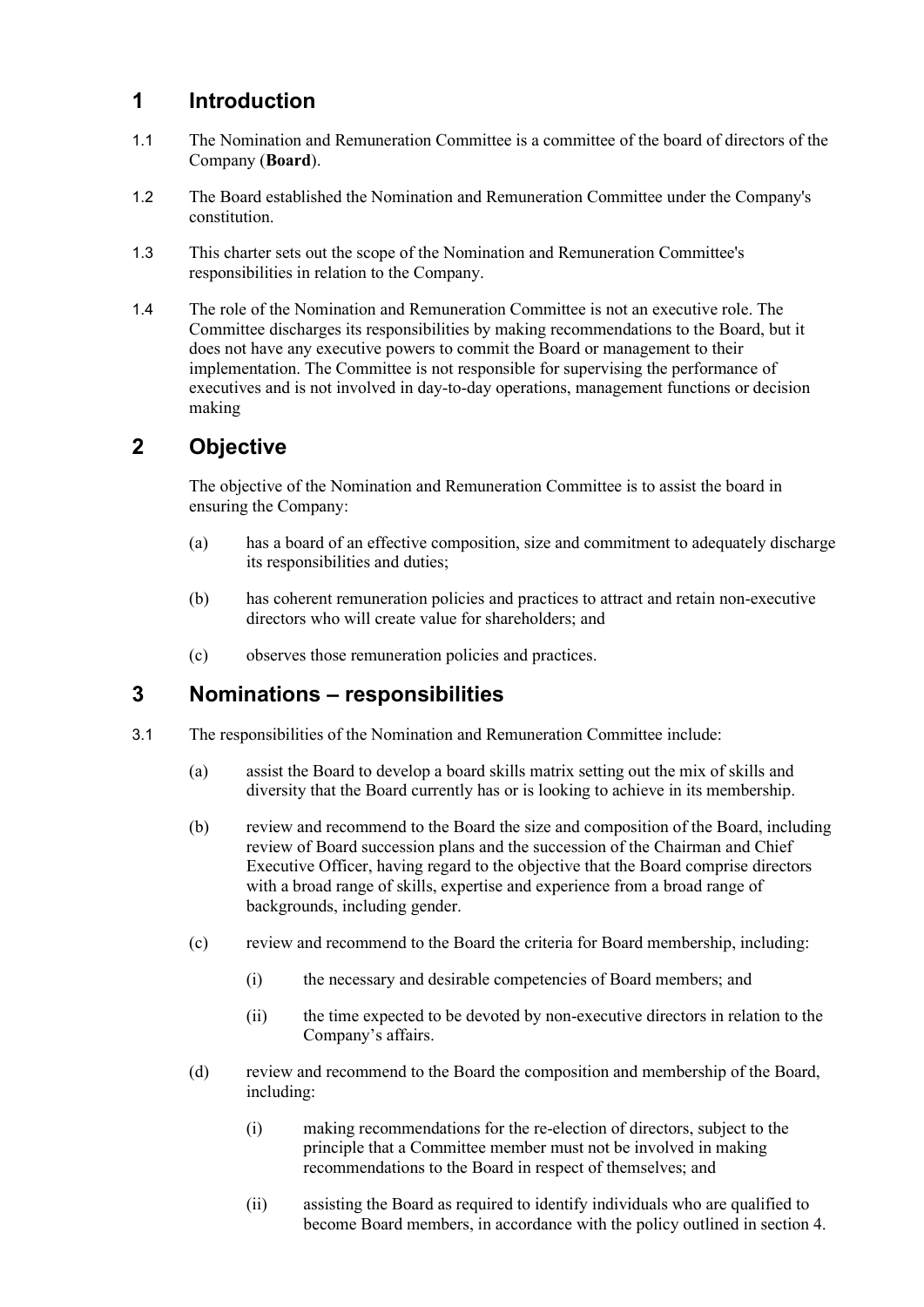- (e) Assist the Board as required in relation to the performance evaluation of the Board, its committees and individual directors, and in developing and implementing plans for identifying, assessing and enhancing director competencies.
- (f) Review and make recommendations in relation to any corporate governance issues as requested by the Board from time to time.
- (g) Review the Board Charter on a periodic basis, and recommend any amendments for Board consideration.
- (h) Conducting appropriate background checks on potential board appointees. These checks will include details of the person's character, experience, education, criminal record and bankruptcy history.
- (i) Ensure that an effective director induction process is in place and regularly review its effectiveness and provide appropriate professional development opportunities for directors.
- (j) Ensuring that Shareholders are aware of each directors skills, competencies and background when they are nominated for election and re-election. This will include the nominees other current employment positions that could influence the amount of time they have to devote to the company, if there are any potential conflicts of interest, and whether the board recommends their appointment.
- (k) On an annual basis, review the effectiveness of the Diversity Policy by:
	- (i) assessing the Company's progress towards the achievement of the measurable objectives and any strategies aimed at achieving the objectives; and
	- (ii) reporting to the Board recommending any changes to the measurable objectives, strategies or the way in which they are implemented.
- (l) In accordance with the Diversity Policy, on an annual basis, review the relative proportion of women and men on the Board, in senior management positions and in the workforce at all levels of the Group, and submit a report to the Board, which outlines the Committee's findings or, if applicable, provide the Board with the Company's most recent indicators as required by the *Workplace Gender Equality Act* 2012 (Cth).
- (m) Determine on an annual basis, which directors are to be considered to be Independent Directors, taking into consideration the ASX's Corporate Governance Principles and make a recommendation to the board prior to disclosure to the market
- 3.2 A member of the Nomination and Remuneration Committee must not participate in any review or assessment of their own performance.

# **4 Remuneration policies and practices**

Independent non-executive directors should be paid directors**'** fees in cash at a level determined by the Board.

## **5 Remuneration - responsibilities**

- 5.1 The responsibilities of the Nomination and Remuneration Committee include:
	- (a) General
		- (i) The Committee is responsible for developing, reviewing and making recommendations to the Board on the Company's Remuneration Policy,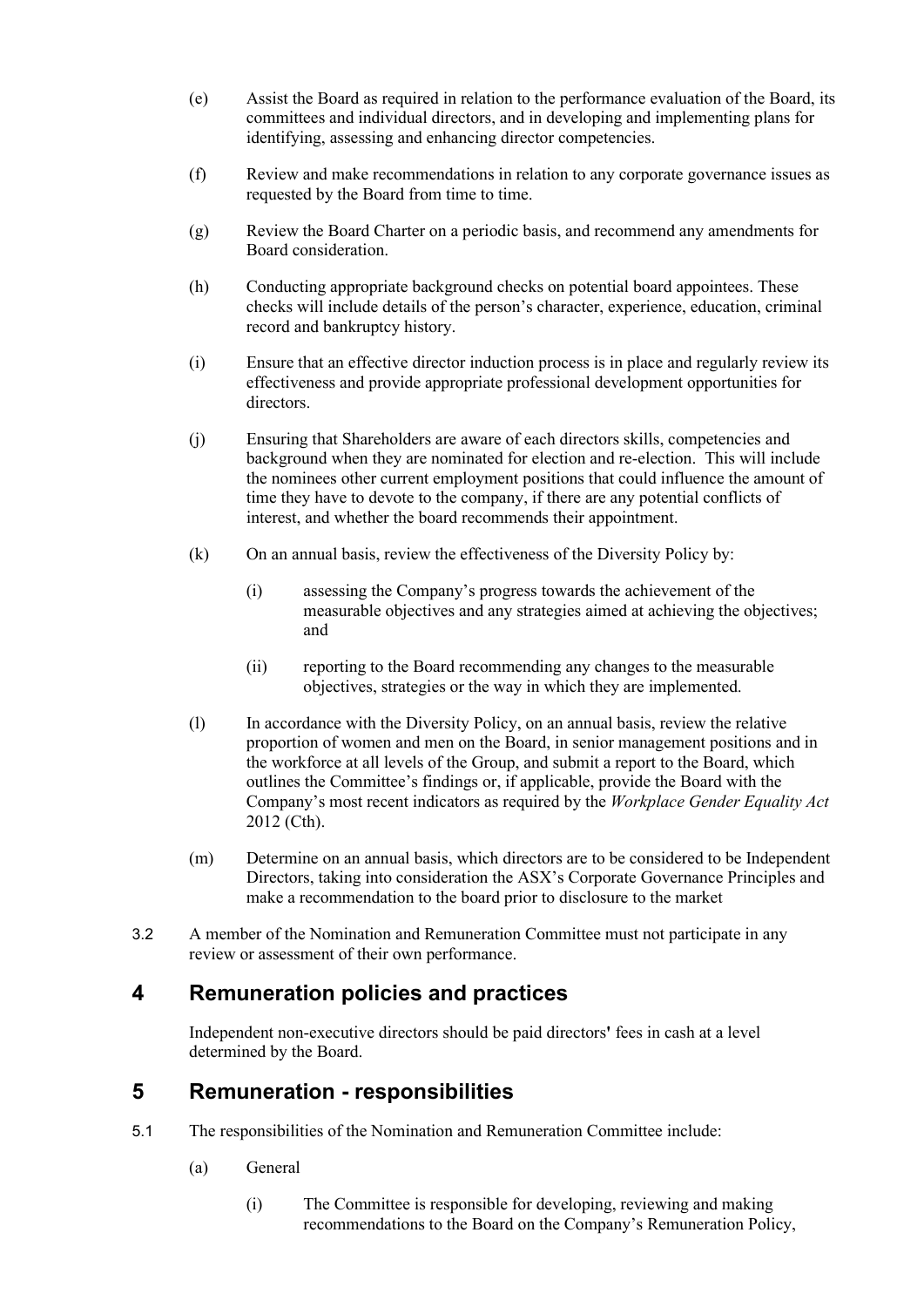- (ii) Reviewing the ongoing effectiveness & relevance of the Remuneration Policy.
- (iii) Overseeing the implementation of the Remuneration Policy.
- (iv) Ensuring that employment practices for the Group are in line with legislative requirements.
- (v) Determine which staff are defined as Key Management Personal for the purposes of the Corporations Act, ASX Listing Rules and AASB 124 Related Party Disclosures.
- (vi) Approval of the Remuneration Report to be disclosed in the Annual Report to shareholders.
- (b) Executive Directors
	- (i) Ensure the Company has a written agreement with each Executive Director setting out the terms of their appointment.
	- (ii) Consider and make recommendations to the Board on the specific remuneration components awarded to each Executive Director (including base pay, superannuation, incentive payments, equity awards, retirement rights, service contracts) having regard to the Remuneration Policy.
	- (iii) Approving the framework for the evaluation of Executive Director performance.
	- (iv) Overseeing the conduct of annual evaluations of the Executives performance and reporting outcomes to the board.
	- (v) Report any proposed changes to the remuneration structure or contract terms of executive's directors to the board.
	- (vi) Succession planning for the Chief Executive Officer (CEO) and any Executive Director.
	- (vii) Approval of all termination payments.
	- (viii) Approval of all cash or equity settled incentive payments.
- (c) Executive and Senior Management
	- (i) Ensure the Company has a written agreement with each Executive or Senior Manager setting out the terms of their appointment.
	- (ii) Consider and make recommendations to the Board on the remuneration framework for all Executives and Senior Managers.
	- (iii) Approving the framework for the evaluation of Executive/Senior Manager performance.
	- (iv) Receiving a report on an annual basis from the CEO on the outcome of performance evaluations conducted on each Executive/Senior Manager.
	- (v) Report any proposed changes to the remuneration structure or contract terms of executives/senior managers to the board.
	- (vi) Review of succession planning programme for key executives in conjunction with the CEO.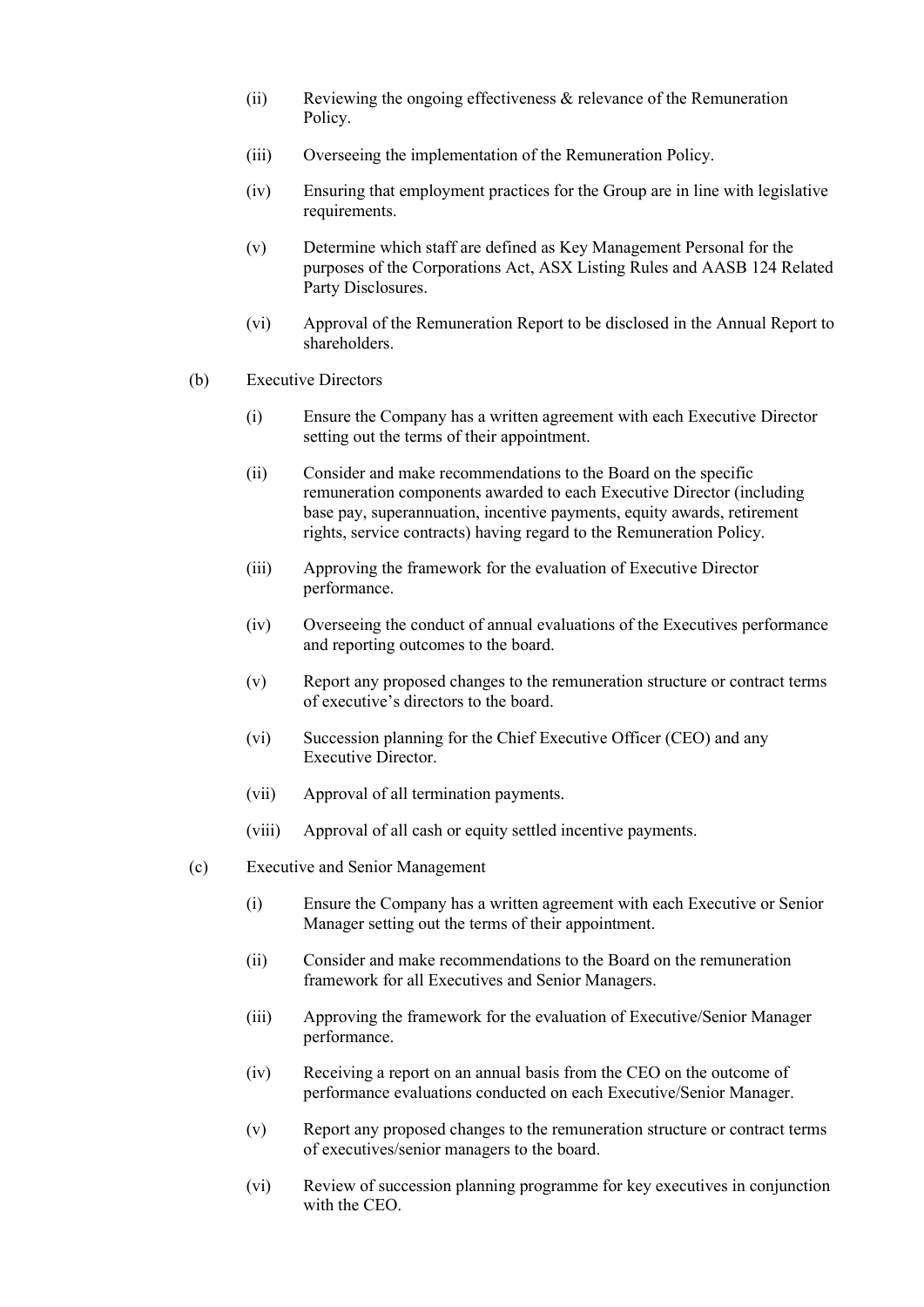- (vii) Approval of all termination payments.
- (viii) Approval of all allocation of incentive payments.
- (d) Non-Executive Directors
	- (i) Ensure the Company has a written agreement with each Non-Executive Director setting out the terms of their appointment.
	- (ii) Consider and make recommendations to the Board on the remuneration for all Non-Executive Directors.
	- (iii) Approving the framework for the evaluation of individual non-executive directors, committees and the board as a whole.
	- (iv) Overseeing the conduct of an annual performance evaluation for each nonexecutive director, all committees of the Board and the Board as whole and reporting all outcomes to the Board.
- (e) Incentive Schemes
	- (i) Review and report upon the design & implementation of all incentive schemes, including equity based plans.
	- (ii) Ensure that all equity-based incentive schemes are approved by shareholders, if required, under Corporations Act and ASX Listing Rule requirements.
	- (iii) Ensure that payment of equity-based remuneration is made in accordance with thresholds set in plans approved by shareholders.
	- (iv) Ensure all incentive plans are reviewed in the light of legislative, regulatory and market developments.
	- (v) For each incentive plan, recommend to the Board whether awards should be made under that plan.
	- (vi) Review and make recommendations about performance criteria for each incentive plan.
- (f) review any insurance premiums or indemnities for the benefit of directors.

#### **6 Other responsibilities**

6.1 The Nomination and Remuneration Committee is responsible for doing anything the Board considers appropriate in the context of this charter.

## **7 Nomination and Remuneration Committee composition**

- 7.1 The Nomination and Remuneration Committee should comprise:
	- (a) at least 3 directors; and
	- (b) a majority of independent directors.
- 7.2 The Nomination and Remuneration Committee will appoint its chairperson. The chairperson of the Nomination and Remuneration Committee should be an independent director.
- 7.3 The Board decides appointments, rotations and resignations within the Nomination and Remuneration Committee having regard to the ASX Listing Rules, the Corporations Act and the Company's constitution.